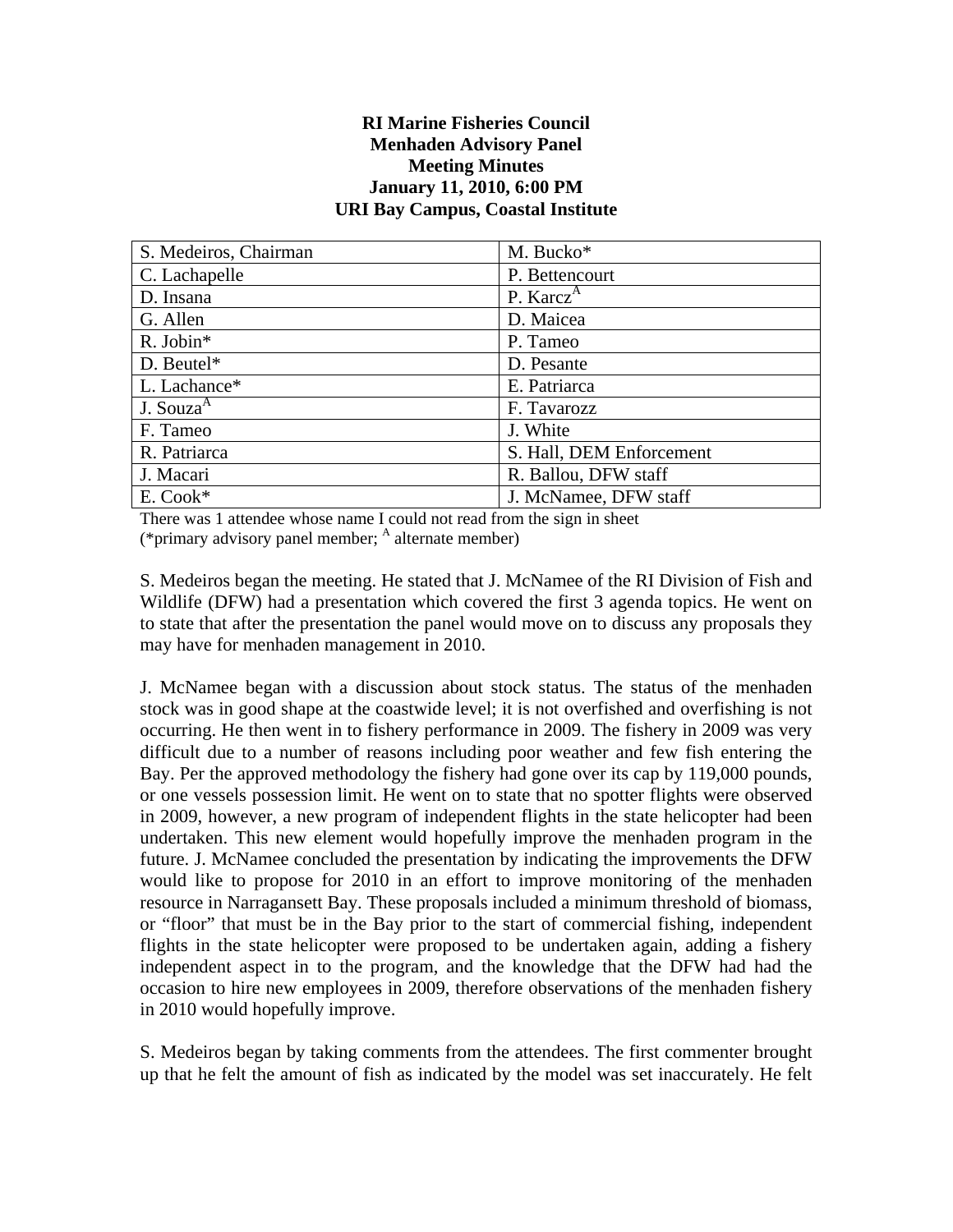that when the cap was reached and the fishery was closed, the fish had either all been harvested, or had left. Several other attendees supported these comments.

Another attendee brought up the fact that a minimum number of observations needed to be made prior to beginning fishing, or even setting the so called floor, because if fishing were to commence with too few observations, the commercial fishery could harvest all of the fish before anyone realized it.

The attendees discussed several ideas on how to better prosecute the fishery in Narragansett Bay including limiting the number of boats participating, closing the Providence River (including homeland security reasons for doing this as well as fishing reasons), limiting boat size and capacity, and a discussion on how to enforce the net size restriction.

G. Allen wanted the group to discuss and be aware of the possibility that pressure from the severely restricted herring fishery could affect the menhaden fishery by increasing effort. He felt they needed to be out in front of this issue because it could lead to disaster in 2010.

Prior to trying to get a consensus proposal from the panel, S. Medeiros wanted to discuss the two proposals that had been brought forward by meeting participants. He started with a proposal from the Federated Rhode Island Sportsmen's Clubs (FRISC, see attached). C. Lachapelle stated that their proposal was to close the area north of a line drawn from Warwick Light to Rumstick Point from May 15 through July 15, and to remove all restrictions from the areas south of this line. They felt that this was the easiest and fairest proposal, and would have the best impact on the menhaden fishery in 2010 and beyond. **The panel members did not support this proposal.**

The next proposal that had come forward was from D. Pesante, a RI fisherman who was trying to get in to the menhaden fishery due to severe restrictions in almost every other fishery (see attached). His proposal was to simply drop the possession limit to a point that would keep the fishery going at a residual level all summer rather than simply allowing the fishery to close when the cap was reached. **The panel did not support this proposal, stating that they thought it may lead to more confusion and greater complexity in the program.**

S. Medeiros went on to get a consensus proposal from the panel if possible. **The panel supported setting a floor to the fishery so that commercial purse seining could not begin prior to the floor being reached. They also supported setting a maximum boat size of 85 feet and a maximum capacity of 120,000 pounds, though one panel member recommended looking in to this before implementation. The panel supported marking the purse seine nets at 50 foot intervals with a different colored buoy to allow for enforcement of the net size restriction. They added that they would like all nets to be certified by DEM Enforcement prior to the start of fishing. The panel members also discussed the need for aggressive enforcement of the menhaden provisions and wanted to make this known to the Director. These were all consensus statements from the panel, except as noted for the vessel restrictions.**